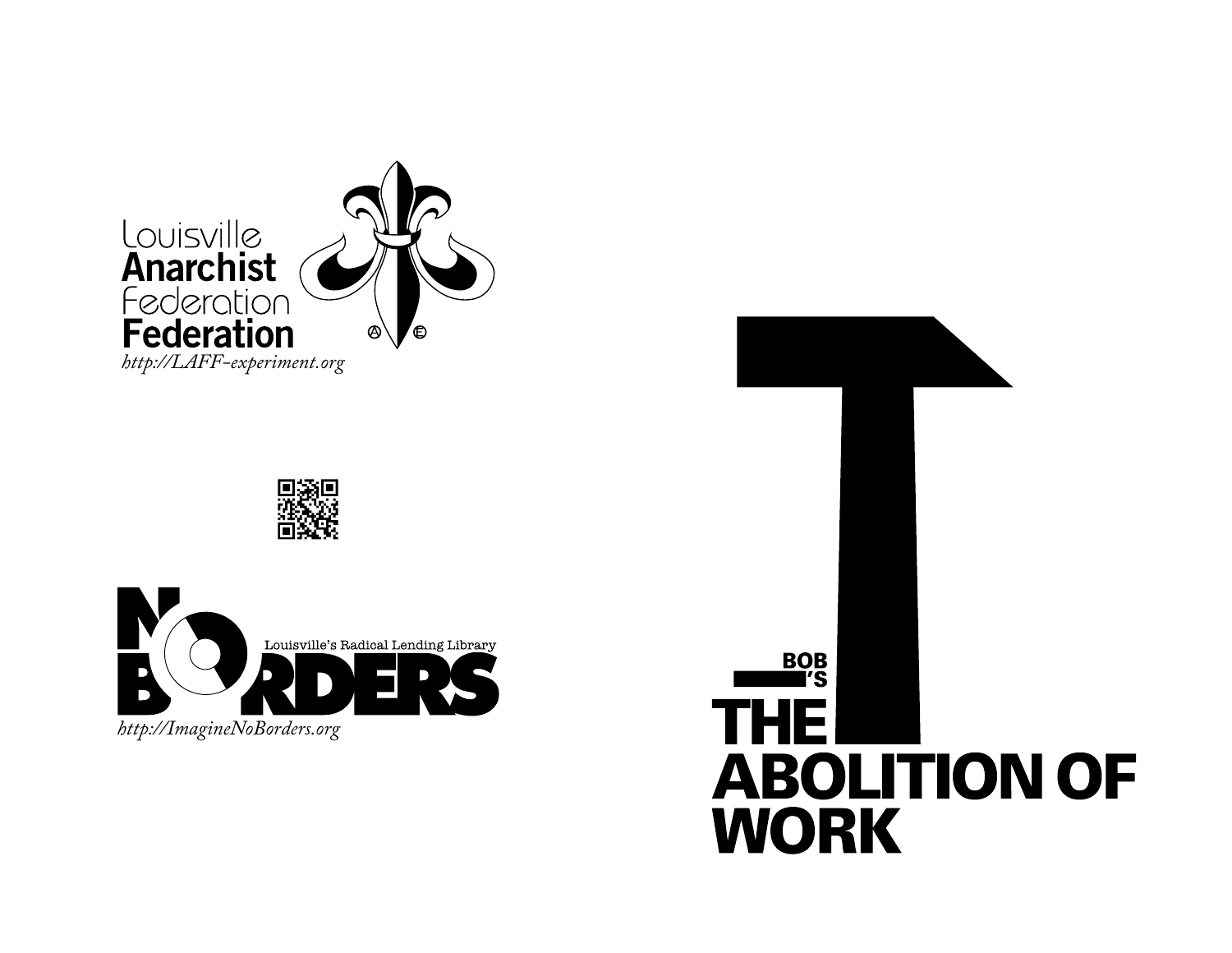at least for a while, if these circumstances are changed. This is probably true, to some extent, of all work. People deploy their otherwise wasted ingenuity to make a game of the least inviting drudge-jobs as best they can. Activities that appeal to some people don't always appeal to all others, but everyone at least potentially has a variety of interests and an interest in variety. As the saying goes, "anything once." Fourier was the master at speculating how aberrant and perverse penchants could be put to use in post-civilized society, what he called Harmony. He thought the Emperor Nero would have turned out all right if as a child he could have indulged his taste for bloodshed by working in a slaughterhouse. Small children who notoriously relish wallowing in filth could be organized in "Little Hordes" to clean toilets and empty the garbage, with medals awarded to the outstanding. I am not arguing for these precise examples but for the underlying principle, which I think makes perfect sense as one dimension of an overall revolutionary transformation. Bear in mind that we don't have to take today's work just as we find it and match it up with the proper people, some of whom would have to be perverse indeed. If technology has a role in all this it is less to automate work out of existence than to open up new realms for re/creation. To some extent we may want to return to handicrafts, which William Morris considered a probable and desirable upshot of communist revolution. Art would be taken back from the snobs and collectors, abolished as a specialized department catering to an elite audience, and its qualities is the paradigm of productive play, The of beauty and creation restored to integral life from which they were stolen by work. It's a sobering thought that the grecian urns we write odes about and showcase in museums were used in their own time to store olive oil. I doubt our everyday artifacts will fare as well in the future, if there is one. The point is that there's no such thing as progress in the world of work; if anything it's just the opposite. We shouldn't hesitate to pilfer the past for what it has to offer, the ancients lose nothing yet we are enriched.

 The reinvention of daily life means marching off the edge of our maps. There is, it is true, more suggestive speculation

than most people suspect. Besides Fourier and Morris—and even a hint, here and there, in Marx—there are the writings of Kropotkin, the syndicalists Pataud and Pouget, anarcho-communists old (Berkman) and new (Bookchin). The Goodman brothers' *Communitas* is exemplary for illustrating what forms follow from given functions (purposes), and there is something to be gleaned from the often hazy heralds of alternative/appropriate/intermediate/ convivial technology, like Schumacher and especially Illich, once you disconnect their fog machines. The situationists—as represented by Vaneigem's *Revolution of Daily Life* and in the *Situationist International Anthology*—are so ruthlessly lucid as to be exhilarating, even if they never did quite square the endorsement of the rule of the worker's councils with the abolition of work. Better their incongruity, though than any extant version of leftism, whose devotees look to be the last champions of work, for if there were no work there would be no workers, and without workers, who would the left have to organize?

 So the abolitionists would be largely on their own. No one can say what would result from unleashing the creative power stultified by work. Anything can happen. The tiresome debater's problem of freedom vs. necessity, with its theological overtones, resolves itself practically once the production of use-values is coextensive with the consumption of delightful play-activity.

 Life will become a game, or rather many games, but not—as it is now -—a zero/ sum game. An optimal sexual encounter participants potentiate each other's pleasures, nobody keeps score, and everybody wins. The more you give, the more you get. In the ludic life, the best of sex will diffuse into the better part of daily life. Generalized play leads to the libidinization of life. Sex, in turn, can become less urgent and desperate, more playful. If we play our cards right, we can all get more out of life than we put into it; but only if we play for keeps.

No one should ever work. Workers of the world…*relax*!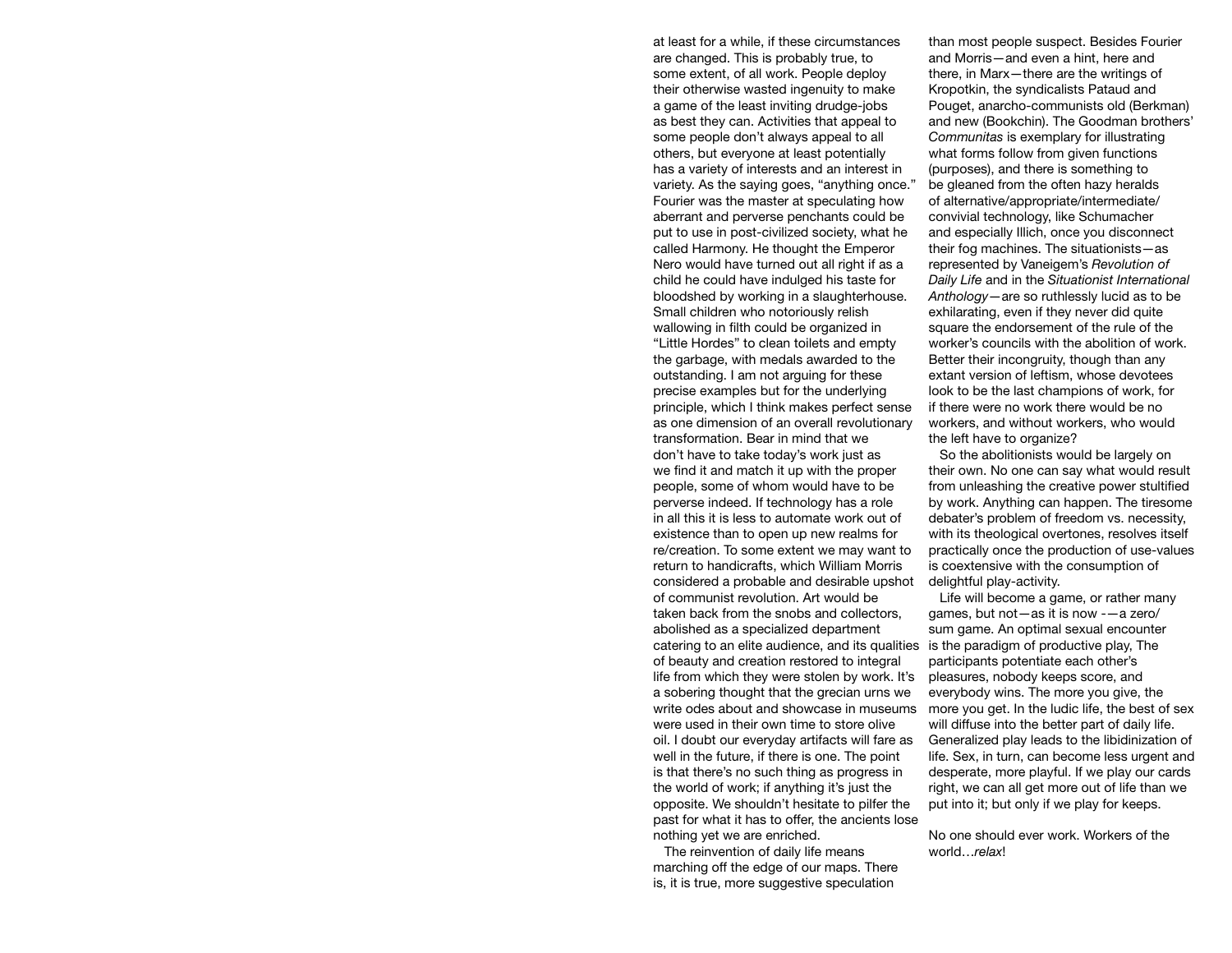possible the work-system that makes *it* necessary. Bound up with this no-nukes strategy is the abolition of childhood and the closing of the schools. There are more full-time students than full-time workers in this country. We need children as teachers, not students. They have a lot to contribute to the ludic revolution because they're better at playing than grown-ups are. Adults and children are not identical but they will become equal through interdependence. Only play can bridge the generation gap.

 I haven't as yet even mentioned the possibility of cutting way down on the little work that remains by automating and cybernizing it. All the scientists and engineers and technicians freed from bothering with war research and planned obsolescence would have a good time devising means to eliminate fatigue and tedium and danger from activities like mining. Undoubtedly they'll find other projects to amuse themselves with. Perhaps they'll set up world-wide all-inclusive multimedia communications systems or found space colonies. Perhaps. I myself am no gadget freak. I wouldn't care to live in a pushbutton paradise. I don't want robot slaves to do everything; I want to do things myself. There is, I think, a place for laborsaving technology, but a modest place. The historical and pre-historical record is not encouraging. When productive technology went from hunting-gathering to agriculture and on to industry, work increased while skills and self-determination diminished. The further evolution of industrialism has accentuated what Harry Braverman called the degradation of work. Intelligent observers have always been aware of this. John Stuart Mill wrote that all the laborsaving inventions ever devised haven't saved a moment's labor. Karl Marx wrote that "it would be possible to write a history of the inventions, made since 1830, for the sole purpose of supplying capital with weapons against the revolts of the working class." The enthusiastic technophiles—Saint-Simon, Comte, Lenin, B. F. Skinner—have always been unabashed authoritarians also; which is to say, technocrats. We should be more than sceptical about the promises of the computer mystics. *They* work like dogs; chances are, if they have their way,

so will the rest of us. But if they have any particularized contributions more readily subordinated to human purposes than the run of high tech, let's give them a hearing.

 What I really want to see is work turned into play. A first step is to discard the notions of a "job" and an "occupation." Even activities that already have some ludic content lose most of it by being reduced to jobs which certain people, and only those people are forced to do to the exclusion of all else. Is it not odd that farm workers toil painfully in the fields while their air-conditioned masters go home every weekend and putter about in their gardens? Under a system of permanent revelry, we will witness the Golden Age of the dilettante which will put the Renaissance to shame. There won't be any more jobs, just things to do and people to do them.

 The secret of turning work into play, as Charles Fourier demonstrated, is to arrange useful activities to take advantage of whatever it is that various people at various times in fact enjoy doing. To make it possible for some people to do the things they could enjoy it will be enough just to eradicate the irrationalities and distortions which afflict these activities when they are reduced to work. I, for instance, would enjoy doing some (not too much) teaching, but I don't want coerced students and I don't care to suck up to pathetic pedants for tenure.

 Second, there are some things that people like to do from time to time, but not for too long, and certainly not all the time. You might enjoy baby-sitting for a few hours in order to share the company of kids, but not as much as their parents do. The parents meanwhile, profoundly appreciate the time to themselves that you free up for them, although they'd get fretful if parted from their progeny for too long. These differences among individuals are what make a life of free play possible. The same principle applies to many other areas of activity, especially the primal ones. Thus many people enjoy cooking when they can practice it seriously at their leisure, but not when they're just fueling up human bodies for work.

 Third—other things being equal—some things that are unsatisfying if done by yourself or in unpleasant surroundings or at the orders of an overlord are enjoyable,

## No one should ever work.

 Work is the source of nearly all the misery in the world. Almost any evil you'd care to name comes from working or from living in a world designed for work. In order to stop suffering, we have to stop working.

 That doesn't mean we have to stop doing things. It does mean creating a new way of life based on play; in other words, a *ludic* conviviality, commensality, and maybe even art. There is more to play than child's play, as worthy as that is. I call for a collective adventure in generalized joy and freely interdependent exuberance. Play isn't passive. Doubtless we all need a lot more time for sheer sloth and slack than we ever enjoy now, regardless of income or occupation, but once recovered from employment-induced exhaustion nearly all of us want to act. Oblomovism and Stakhanovism are two sides of the same debased coin.

 The ludic life is totally incompatible with existing reality. So much the worse for "reality," the gravity hole that sucks the vitality from the little in life that still distinguishes it from mere survival. Curiously—or maybe not—all the old ideologies are conservative because they believe in work. Some of them, like Marxism and most brands of anarchism, believe in work all the more fiercely because they believe in so little else.

 Liberals say we should end employment discrimination. I say we should end employment. Conservatives support right-towork laws. Following Karl Marx's wayward son-in-law Paul Lafargue I support the right to be lazy. Leftists favor full employment. Like the surrealists—except that I'm not kidding—I favor full *un*employment. Trotskyists agitate for permanent revolution. I agitate for permanent revelry. But if all the ideologues (as they do) advocate work—and not only because they plan to make other people do theirs—they are strangely reluctant to say so. They will carry on endlessly about wages, hours, working conditions, exploitation, productivity, profitability. They'll gladly talk about anything but work itself. These experts who offer to do our thinking for us rarely share their conclusions about work, for all its saliency in the lives of all of us. Among themselves

they quibble over the details. Unions and management agree that we ought to sell the time of our lives in exchange for survival, although they haggle over the price. Marxists think we should be bossed by bureaucrats. Libertarians think we should be bossed by businessmen. Feminists don't care which form bossing takes so long as the bosses are women. Clearly these ideology-mongers have serious differences over how to divvy up the spoils of power. Just as clearly, none of them have any objection to power as such and all of them want to keep us working.

 You may be wondering if I'm joking or serious. I'm joking *and* serious. To be ludic is not to be ludicrous. Play doesn't have to be frivolous, although frivolity isn't triviality: very often we ought to take frivolity seriously. I'd like life to be a game—but a game with high stakes. I want to play *for keeps*.

 The alternative to work isn't just idleness. To be ludic is not to be quaaludic. As much as I treasure the pleasure of torpor, it's never more rewarding than when it punctuates other pleasures and pastimes. Nor am I promoting the managed time-disciplined safety-valve called "leisure"; far from it. Leisure is nonwork for the sake of work. Leisure is the time spent recovering from work and in the frenzied but hopeless attempt to forget about work. Many people return from vacation so beat that they look forward to returning to work so they can rest up. The main difference between work and leisure is that work at least you get paid for your alienation and enervation.

 I am not playing definitional games with anybody. When I say I want to abolish work, I mean just what I say, but I want to say what I mean by defining my terms in nonidiosyncratic ways. My minimum definition of work is *forced labor*, that is, compulsory production. Both elements are essential. Work is production enforced by economic or political means, by the carrot or the stick. (The carrot is just the stick by other means.) But not all creation is work. Work is never done for its own sake, it's done on account of some product or output that the worker (or, more often, somebody else) gets out of it. This is what work necessarily is. To define it is to despise it. But work is usually even worse than its definition decrees. The dynamic of domination intrinsic to work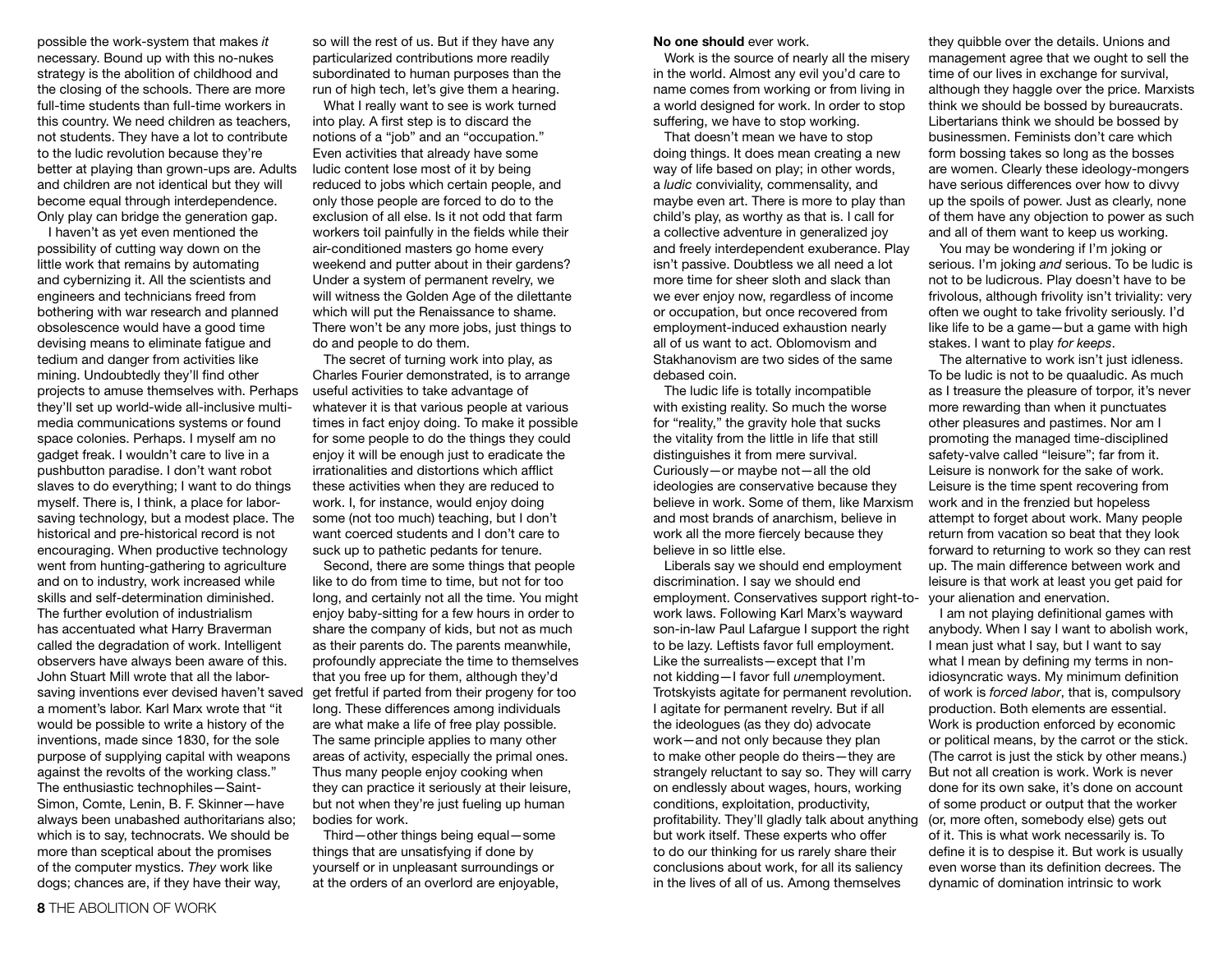tends over time toward elaboration. In advanced work-riddled societies, including all industrial societies whether capitalist of "Communist," work invariably acquires other attributes which accentuate its obnoxiousness.

 Usually—and this is even more true in "Communist" than capitalist countries, where the state is almost the only employer and everyone is an employee—work is employment, i. e., wage-labor, which means selling yourself on the installment plan. Thus 95% of Americans who work, work for somebody (or some*thing*) else. In the USSR or Cuba or Yugoslavia or any other alternative model which might be adduced, the corresponding figure approaches 100%. Only the embattled Third World peasant bastions—Mexico, India, Brazil, Turkey temporarily shelter significant concentrations of agriculturists who perpetuate the traditional arrangement of most laborers in the last several millenia, the payment of taxes (= ransom) to the state or rent to parasitic landlords in return for being otherwise left alone. Even this raw deal is beginning to look good. *All* industrial (and office) workers are employees and under the sort of surveillance which ensures servility.

 But modern work has worse implications. People don't just work, they have "jobs." One person does one productive task all the time on an or-else basis. Even if the task has a quantum of intrinsic interest (as increasingly many jobs don't) the monotony of its obligatory exclusivity drains its ludic potential. A "job" that might engage the energies of some people, for a reasonably limited time, for the fun of it, is just a burden on those who have to do it for forty hours a week with no say in how it should be done, for the profit of owners who contribute nothing to the project, and with no opportunity for sharing tasks or spreading the work among those who actually have to do it. This is the real world of work: a world of bureaucratic blundering, of sexual harassment and discrimination, of bonehead bosses exploiting and scapegoating their subordinates who—by any rational-technical criteria—should be calling the shots. But capitalism in the real world subordinates the rational maximization of productivity and profit to the exigencies of organizational

control.

 The degradation which most workers experience on the job is the sum of assorted indignities which can be denominated as "discipline." Foucault has complexified this phenomenon but it is simple enough. Discipline consists of the totality of totalitarian controls at the workplace surveillance, rotework, imposed work tempos, production quotas, punching -in and -out, etc. Discipline is what the factory and the office and the store share with the prison and the school and the mental hospital. It is something historically original and horrible. It was beyond the capacities of such demonic dictators of yore as Nero and Genghis Khan and Ivan the Terrible. For all their bad intentions they just didn't have the machinery to control their subjects as thoroughly as modern despots do. Discipline is the distinctively diabolical modern mode of control, it is an innovative intrusion which must be interdicted at the earliest opportunity.

 Such is "work." Play is just the opposite. Play is always voluntary. What might otherwise be play is work if it's forced. This is axiomatic. Bernie de Koven has defined play as the "suspension of consequences." This is unacceptable if it implies that play is inconsequential. The point is not that play is without consequences. This is to demean play. The point is that the consequences, if any, are gratuitous. Playing and giving are closely related, they are the behavioral and transactional facets of the same impulse, the play-instinct. They share an aristocratic disdain for results. The player gets something out of playing; that's why he plays. But the core reward is the experience of the activity itself (whatever it is). Some otherwise attentive students of play, like Johan Huizinga (*Homo Ludens*), *define* it as game-playing or following rules. I respect Huizinga's erudition but emphatically reject his constraints. There are many good games (chess, baseball, Monopoly, bridge) which are rule-governed but there is much more to play than game-playing. Conversation, sex, dancing, travel—these practices aren't rulegoverned but they are surely play if anything is. And rules can be *played with* at least as readily as anything else.

Work makes a mockery of freedom. The

inevitable and necessary.

 I disagree. It is now possible to abolish work and replace it, insofar as it serves useful purposes, with a multitude of new kinds of free activities. To abolish work requires going at it from two directions, quantitative and qualitative. On the one hand, on the quantitative side, we have to cut down massively on the amount of work being done. At present most work is useless or worse and we should simply get rid of it. On the other hand—and I think this is the crux of the matter and the revolutionary new departure—we have to take what useful work remains and transform it into a pleasing why hasn't the average work week gone variety of game-like and craft-like pastimes, indistinguishable from other pleasurable pastimes, except that they happen to yield useful end-products. Surely that shouldn't make them *less* enticing to do. Then all the artificial barriers of power and property could come down. Creation could become recreation. And we could all stop being afraid of each other.

 I don't suggest that most work is salvageable in this way. But then most work isn't worth trying to save. Only a small and diminishing fraction of work serves any useful purpose independent of the defense and reproduction of the work-system and its political and legal appendages. Twenty years ago, Paul and Percival Goodman estimated that just five percent of the work then being done—presumably the figure, if accurate, is lower now—would satisfy our minimal needs for food, clothing, and shelter. Theirs was only an educated guess but the main point is quite clear: directly or indirectly, most work serves the unproductive purposes of commerce or social control. Right off the bat we can liberate tens of millions of salesmen, soldiers, managers, cops, stockbrokers, clergymen, bankers, lawyers, teachers, landlords, security guards, ad-men and everyone who works for them. There is a snowball effect since every time you idle some bigshot you liberate his flunkeys and underlings also. Thus the economy *implodes*.

 Forty percent of the workforce are whitecollar workers, most of whom have some of the most tedious and idiotic jobs ever concocted. Entire industries, insurance and banking and real estate for instance, consist

of nothing but useless paper-shuffling. It is no accident that the "tertiary sector," the service sector, is growing while the "secondary sector" (industry) stagnates and the "primary sector" (agriculture) nearly disappears. Because work is unnecessary except to those whose power it secures, workers are shifted from relatively useful to relatively useless occupations as a measure to assure public order. Anything is better than nothing. That's why you can't go home just because you finish early. They want your *time*, enough of it to make you theirs, even if they have no use for most of it. Otherwise down by more than a few minutes in the past fifty years?

 Next we can take a meat-cleaver to production work itself. No more war production, nuclear power, junk food, feminine hygiene deodorant—and above all, no more auto industry to speak of. An occasional Stanley Steamer or Model-T might be all right, but the auto-eroticism on which such pestholes as Detroit and Los Angeles depend on is out of the question. Already, without even trying, we've virtually solved the energy crisis, the environmental crisis and assorted other insoluble social problems.

 Finally, we must do away with far and away the largest occupation, the one with the longest hours, the lowest pay and some of the most tedious tasks around. I refer to *housewives* doing housework and child-rearing. By abolishing wagelabor and achieving full unemployment we undermine the sexual division of labor. The nuclear family as we know it is an inevitable adaptation to the division of labor imposed by modern wage-work. Like it or not, as things have been for the last century or two it is economically rational for the man to bring home the bacon, for the woman to do the shitwork to provide him with a haven in a heartless world, and for the children to be marched off to youth concentration camps called "schools," primarily to keep them out of Mom's hair but still under control, but incidentally to acquire the habits of obedience and punctuality so necessary for workers. If you would be rid of patriarchy, get rid of the nuclear family whose unpaid "shadow work," as Ivan Illich says, makes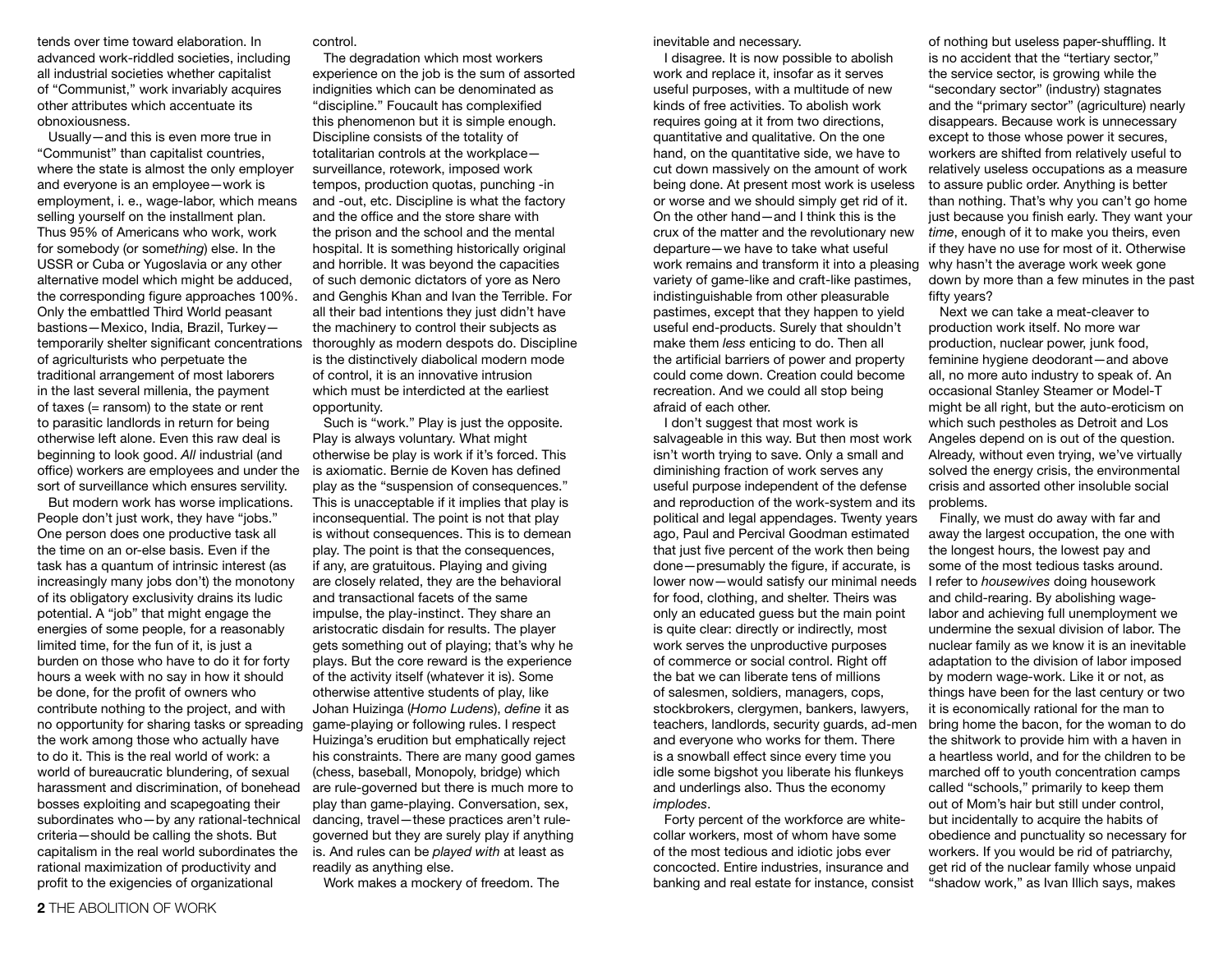borrow a book title. In fact, work is mass murder or genocide. Directly or indirectly, work will kill most of the people who read these words. Between 14,000 and 25,000 workers are killed annually in this country on the job. Over two million are disabled. Twenty to twenty-five million are injured every year. And these figures are based on a very conservative estimation of what constitutes a work-related injury. Thus they don't count the half million cases of occupational disease every year. I looked at one medical textbook on occupational diseases which was 1,200 pages long. Even this barely scratches the surface. The available statistics count the obvious cases like the 100,000 miners who have black lung disease, of whom 4,000 die every year, a much higher fatality rate than for AIDS, for instance, which gets so much media attention. This reflects the unvoiced assumption that AIDS afflicts perverts who could control their depravity whereas coal-mining is a sacrosanct activity beyond question. What the statistics don't show is that tens of millions of people have heir lifespans shortened by work—which is all that homicide means, after all. Consider the doctors who work themselves to death in

 Even if you aren't killed or crippled while actually working, you very well might be while going to work, coming from work, looking for work, or trying to forget about work. The vast majority of victims of the automobile are either doing one of these work-obligatory activities or else fall afoul of those who do them. To this augmented body-count must be added the victims of auto-industrial pollution and work-induced alcoholism and drug addiction. Both cancer and heart disease are modern afflictions normally traceable, directly, or indirectly, to work.

 Work, then, institutionalizes homicide as a way of life. People think the Cambodians were crazy for exterminating themselves, but are we any different? The Pol Pot regime at least had a vision, however blurred, of an egalitarian society. We kill people in the six-figure range (at least) in order to sell Big Macs and Cadillacs to the survivors. Our forty or fifty thousand annual highway fatalities are victims, not martyrs. They died

for nothing—or rather, they died for work. But work is nothing to die for.

 Bad news for liberals: regulatory tinkering is useless in this life-and-death context. The federal Occupational Safety and Health Administration was designed to police the core part of the problem, workplace safety. Even before Reagan and the Supreme Court stifled it, OSHA was a farce. At previous and (by current standards) generous Carter-era funding levels, a workplace could expect a random visit from an OSHA inspector once every 46 years.

 State control of the economy is no solution. Work is, if anything, more dangerous in the state-socialist countries than it is here. Thousands of Russian workers were killed or injured building the Moscow subway. Stories reverberate about covered-up Soviet nuclear disasters which make Times Beach and Three-Mile Island look like elementary-school air-raid drills. On the other hand, deregulation, currently fashionable, won't help and will probably hurt. From a health and safety standpoint, among others, work was at its worst in the days when the economy most closely approximated laissez-faire.

their 50's. Consider all the other workaholics. argued persuasively that—as antebellum Historians like Eugene Genovese have slavery apologists insisted—factory wageworkers in the Northern American states and in Europe were worse off than Southern plantation slaves. No rearrangement of relations among bureaucrats and businessmen seems to make much difference at the point of production. Serious enforcement of even the rather vague standards enforceable in theory by OSHA would probably bring the economy to a standstill. The enforcers apparently appreciate this, since they don't even try to crack down on most malefactors.

 What I've said so far ought not to be controversial. Many workers are fed up with work. There are high and rising rates of absenteeism, turnover, employee theft and sabotage, wildcat strikes, and overall goldbricking on the job. There may be some movement toward a conscious and not just visceral rejection of work. And yet the prevalent feeling, universal among bosses and their agents and also widespread among workers themselves is that work itself is

official line is that we all have rights and live in a democracy. Other unfortunates who aren't free like we are have to live in police states. These victims obey orders or-else, no matter how arbitrary. The authorities keep them under regular surveillance. State bureaucrats control even the smaller details of everyday life. The officials who push them around are answerable only to higher-ups, public or private. Either way, dissent and disobedience are punished. Informers report regularly to the authorities. All this is supposed to be a very bad thing.

 And so it is, although it is nothing but a description of the modern workplace. The liberals and conservatives and libertarians who lament totalitarianism are phonies and hypocrites. There is more freedom in any moderately deStalinized dictatorship than there is in the ordinary American workplace. You find the same sort of hierarchy and discipline in an office or factory as you do in a prison or monastery. In fact, as Foucault and others have shown, prisons and factories came in at about the same time, and their operators consciously borrowed from each other's control techniques. A worker is a part time slave. The boss says when to show up, when to leave, and what to do in the meantime. He tells you how much work to do and how fast. He is free to carry his control to humiliating extremes, regulating, if he feels like it, the clothes you wear or how often you go to the bathroom. With a few exceptions he can fire you for any reason, or no reason. He has you spied on by snitches and supervisors, he amasses a dossier on every employee. Talking back is called "insubordination," just as if a worker is a naughty child, and it not only gets you fired, it disqualifies you for unemployment compensation. Without necessarily endorsing it for them either, it is noteworthy that children at home and in school receive much the same treatment, justified in their case by their supposed immaturity. What

does this say about their parents and teachers who work? The demeaning system of domination I've described rules over half the waking hours of a majority of women and the vast majority of men for decades, for most of

their lifespans. For certain purposes it's not too misleading to call our system democracy

or capitalism or—better still—industrialism, but its real names are factory fascism and office oligarchy. Anybody who says these people are "free" is lying or stupid. You are what you do. If you do boring, stupid monotonous work, chances are you'll end up boring, stupid and monotonous. Work is a much better explanation for the creeping cretinization all around us than even such significant moronizing mechanisms as television and education. People who are regimented all their lives, handed off to work from school and bracketed by the family in the beginning and the nursing home at the end, are habituated to heirarchy and psychologically enslaved. Their aptitude for autonomy is so atrophied that their fear of freedom is among their few rationally grounded phobias. Their obedience training at work carries over into the families *they* start, thus reproducing the system in more ways than one, and into politics, culture and everything else. Once you drain the vitality from people at work, they'll likely submit to heirarchy and expertise in everything. They're used to it.

 We are so close to the world of work that we can't see what it does to us. We have to rely on outside observers from other times or other cultures to appreciate the extremity and the pathology of our present position. There was a time in our own past when the "work ethic" would have been incomprehensible, and perhaps Weber was on to something when he tied its appearance to a religion, Calvinism, which if it emerged today instead of four centuries ago would immediately and appropriately be labeled a cult. Be that as it may, we have only to draw upon the wisdom of antiquity to put work in perspective. The ancients saw work for what it is, and their view prevailed, the Calvinist cranks notwithstanding, until overthrown by industrialism—but not before receiving the endorsement of its prophets.

 Let's pretend for a moment that work doesn't turn people into stultified submissives. Let's pretend, in defiance of any plausible psychology and the ideology of its boosters, that it has no effect on the formation of character. And let's pretend that work isn't as boring and tiring and humiliating as we all know it really is. Even then, work would *still* make a mockery of